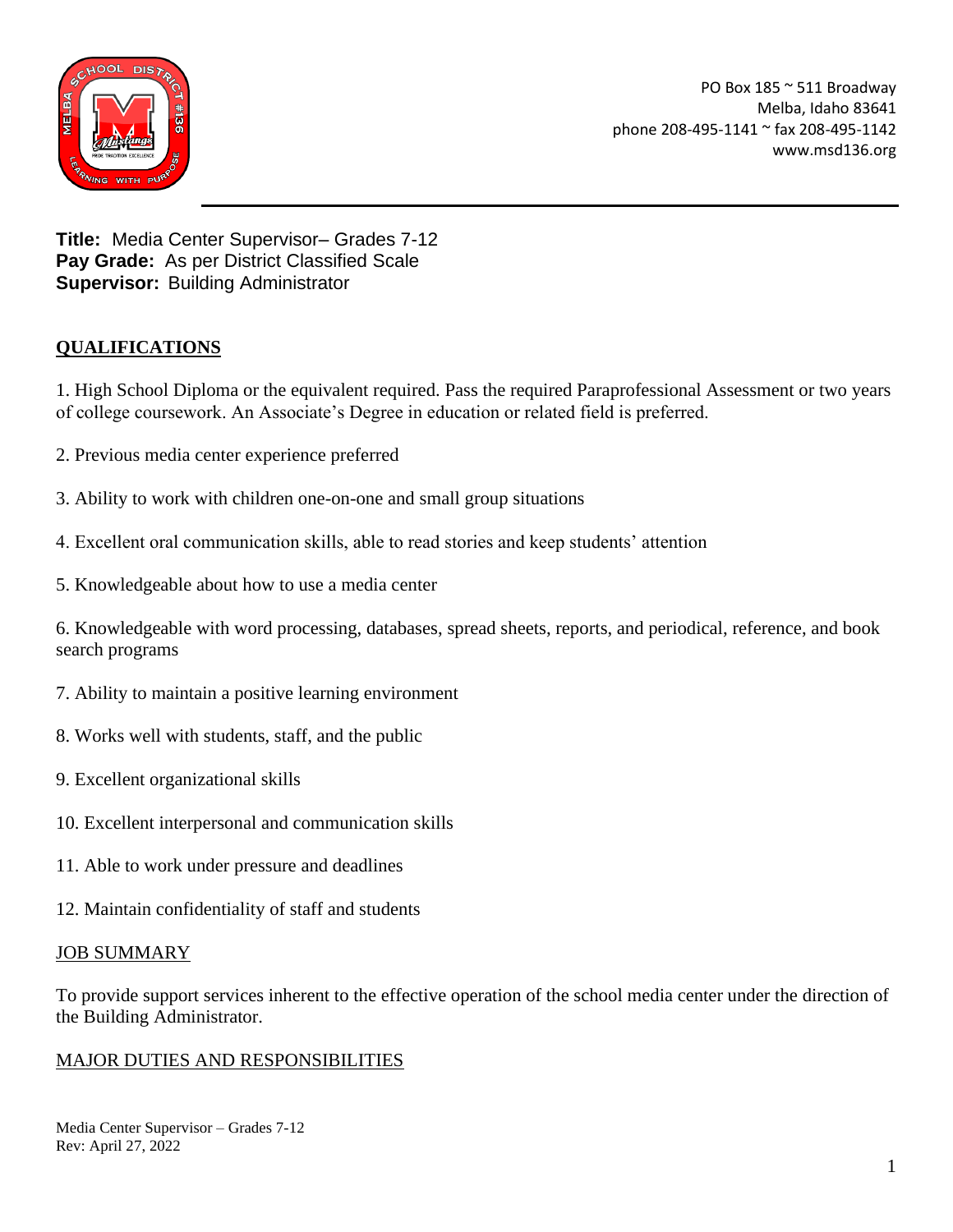Assisting Students and Staff

- 1. Conduct orientations in media center procedures for student media center assistants
- 2. Monitor student computer and media center materials use on a sign-in basis
- 3. Assist teachers in teaching media center science skills and promote the proper use of media center resources
- 4. Assist students in the media center

5. Share books with students through oral readings, book talks, reading programs, and dramatizations to stimulate interest in reading

6. Be familiar with online resources such as websites, search engines, and databases to assist students with information retrieval

- 7. Assist students in locating reference materials
- 8. Assist students in making proper use of media center equipment and materials
- 9. Promote and facilitate reading programs
- 10. Read to small groups of students and listen to individual students read
- 11. As requested by teachers, select, and pull items for thematic units
- 12. Help create and distribute a media center schedule for the school instructional year

## Media Center Materials and Operations

1. Process new books, magazines, and other media materials including making labels as needed using Dewey Decimal Classification System

2. Make labels as needed using Dewey Decimal Classification System

- 3. Shelve and maintain books, audio-visual equipment, and other library resources appropriately
- 4. Mend and repair books and other library materials
- 5. Assess and assist in collecting library fines, if applicable, and reimbursements for lost or damaged books
- 6. Conduct a yearly inventory of books and equipment

7. Assist the building administrator in providing students with a large and varied selection of high-quality ageappropriate books as described by the "Improving Access to Books and Other Reading Materials" section of the Idaho Comprehensive Literacy Plan: Birth – 12th Grade when practical.

8. Troubleshoot computer and technology problems on library computers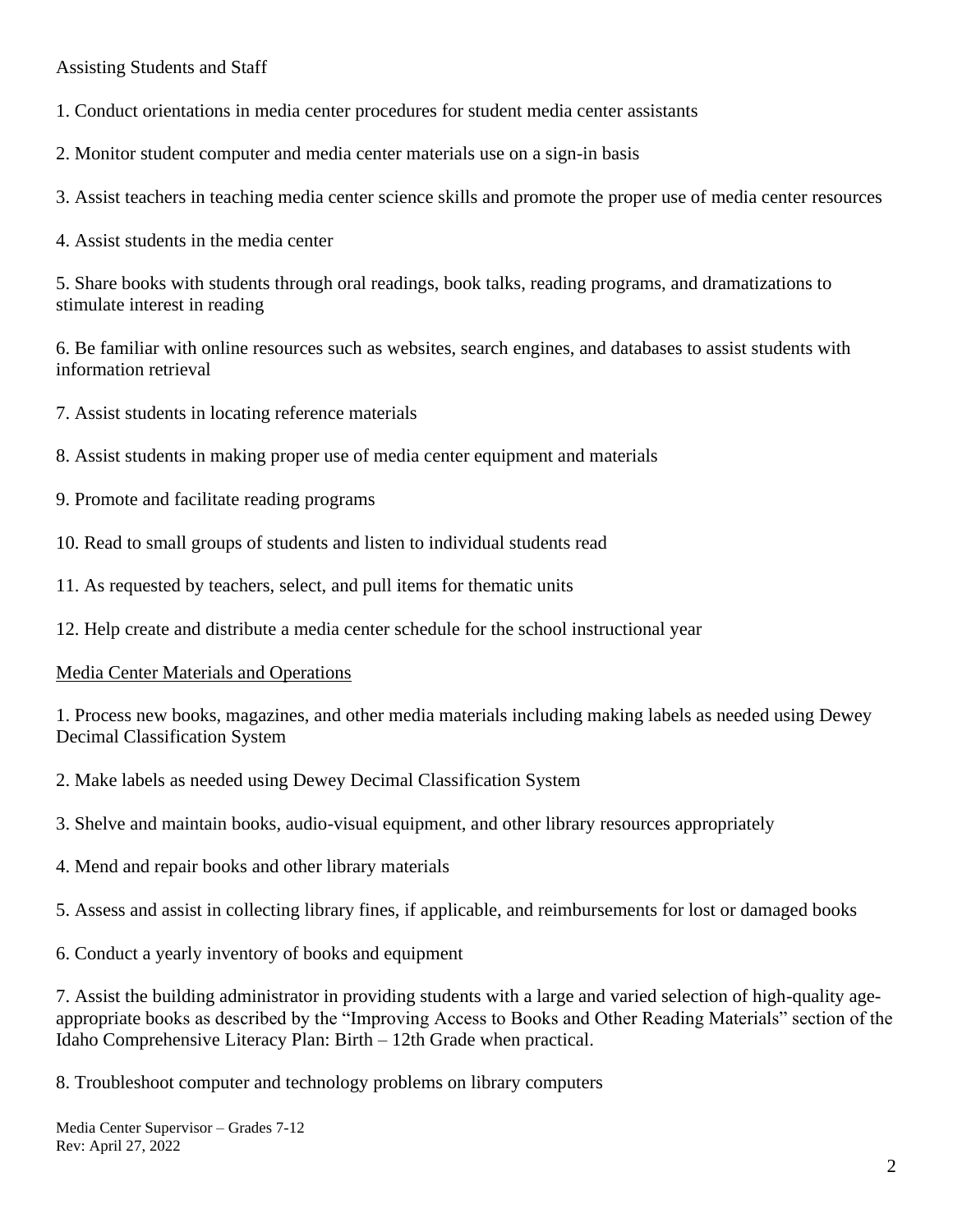9. Display and file periodical literature

10. Check books in and out

11. Handle overdue library loans

12. Maintain bookkeeping functions regarding overdue books, fines, and notices of fines

13. Operate equipment such as computers, copiers, the intercom system, calculators, laminators, the telephone system, scanners, and digital cameras

14. Create a positive atmosphere in the media center that encourages student and staff use

- 15. Prepare special educational displays
- 16. Take all necessary and reasonable precautions to protect students, equipment, materials, and facilities

#### **Other**

- 1. Handle media center mail and type correspondence and reports
- 2. Duplicate learning materials as requested
- 3. Attend faculty meetings as required
- 4. Keep immediate supervisor informed of activities and any issues that may arise

5. Assume responsibility for his or her continuing professional growth and development through such efforts as reading professional journals and other publications

- 6. Seek assistance should emergencies arise
- 7. Represent the school district in a positive manner
- 8. Know and follow school district policy and chain of command
- 9. Perform other duties as assigned

#### **Evaluation:**

Performance of this position will be evaluated annually by the building principal in conformance with district policy and IDAPA 08.02.02.120.

#### **Terms of Employment:**

This position shall be considered in all respects "employment at will" and the employee is subject to discharge by the District at any time without cause. The "employment period" and other descriptions and terms set forth in this job description shall not create a property right in the employee and such are set forth